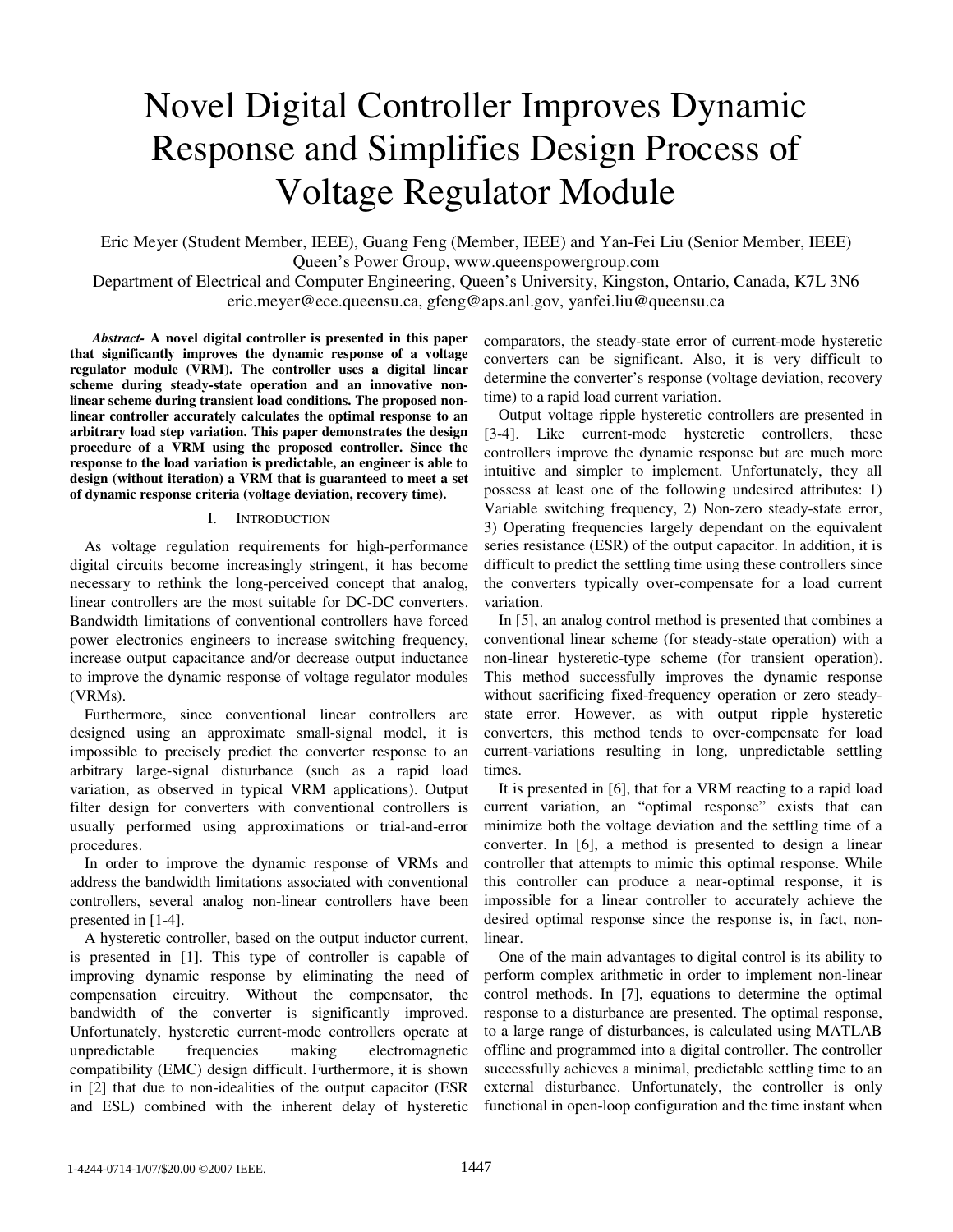the disturbance occurs and the magnitude of the load variation must be defined in advance which is an impossible situation for VRMs.

In [8], a novel digital controller is presented that is able to detect a rapid load transient and calculate the optimal response online. Not only does this controller allow the converter to respond to a disturbance with low voltage deviation and low settling time, but the converter's response is predictable within a range. This feature allows a power electronics engineer to design the output filter with certainty that the dynamic response criteria will always be satisfied.

This paper outlines the general controller operation introduced in [8] and derives the settling time and the voltage deviation of an optimally-controlled converter.

This paper presents a typical design example and presents simulation and experimental results verifying the controller operation and design procedure.

# II. CONTROLLER OPERATION

The proposed controller uses a traditional linear controller during steady-state conditions and a non-linear controller during transient conditions. When the load current of a VRM changes rapidly, the output voltage of the converter will deviate from the reference voltage. The controller samples the voltage once per switching cycle and compares it with a pre-determined threshold. If the threshold is exceeded, the controller determines that the load current has changed and the controller switches to large-signal, non-linear mode.

The main concept of the optimal controller is to:

- i) detect a load transient
- ii) initially set the duty cycle to 100% (for a positive load step) or 0% (for a negative load step) for a certain amount of time (to be determined)
- iii) change the duty cycle from 100% to 0% (or from 0% to 100%) for a certain amount of time (to be determined)
- iv) return to steady-state, linear operation

Figure 1 depicts the conventional response and the optimal response to a positive load current step change. When the load current steps for a Buck converter, the inductor current cannot change instantaneously, therefore the capacitor current must supply the remaining current. This causes the capacitor to discharge and the voltage to deviate from the reference voltage.

By saturating the duty cycle to either  $0\%$  or  $100\%$  for  $t_1$ , the inductor current can travel toward the output current at its maximum slew rate, thereby minimizing the voltage deviation.

To limit the settling time, the inductor current should reach its new steady state value at the exact moment that the output voltage returns to its reference at  $T<sub>b</sub>$  (see figure 1b). According to the principle of capacitor charge balance, in order for  $v_c(T_a)$ (at the beginning of the transient) to equal  $v_c(T_b)$  (at the end of the transient), equation (1) must be satisfied.

$$
v_c(T_b) - v_c(T_a) = 0 = \frac{1}{T_b - T_a} \int_0^{T_b - T_a} \left[ i_L(t) - i_o(t) \right] dt \tag{1}
$$

In other words, the charge delivered to the capacitor must be equal to the charge removed from the output capacitor at the



Figure 1: Conventional response to rapid load current transient (a), Optimal response to a load current transient (b)

$$
A_0 + A_1 + A_3 = A_2 \tag{2}
$$

end of the transient period. Referring to figure 1b), in order for the output voltage to recover at  $T_b$ , (2) must be satisfied.

Since the discharge portion  $A<sub>1</sub>$  has been minimized, the recharge portion  $A_2$  is also minimized. The settling time is dependant on the time required to recharge the capacitor. In order to minimize the settling time, the time required to provide charge  $A_2$  must be minimized. Referring to figure 1b), the time required to recharge the capacitor  $t_{ch}$ , can be minimized by maximizing the height *h* (determined by  $t_{up}$ ) of the  $A_2$  triangle. This is accomplished by setting the duty cycle to 100% for *tup* and  $0\%$  for  $t_{down}$ .

The main goal of the proposed controller is to accurately calculate  $t_{up}$  and  $t_{down}$  such that (2) is satisfied.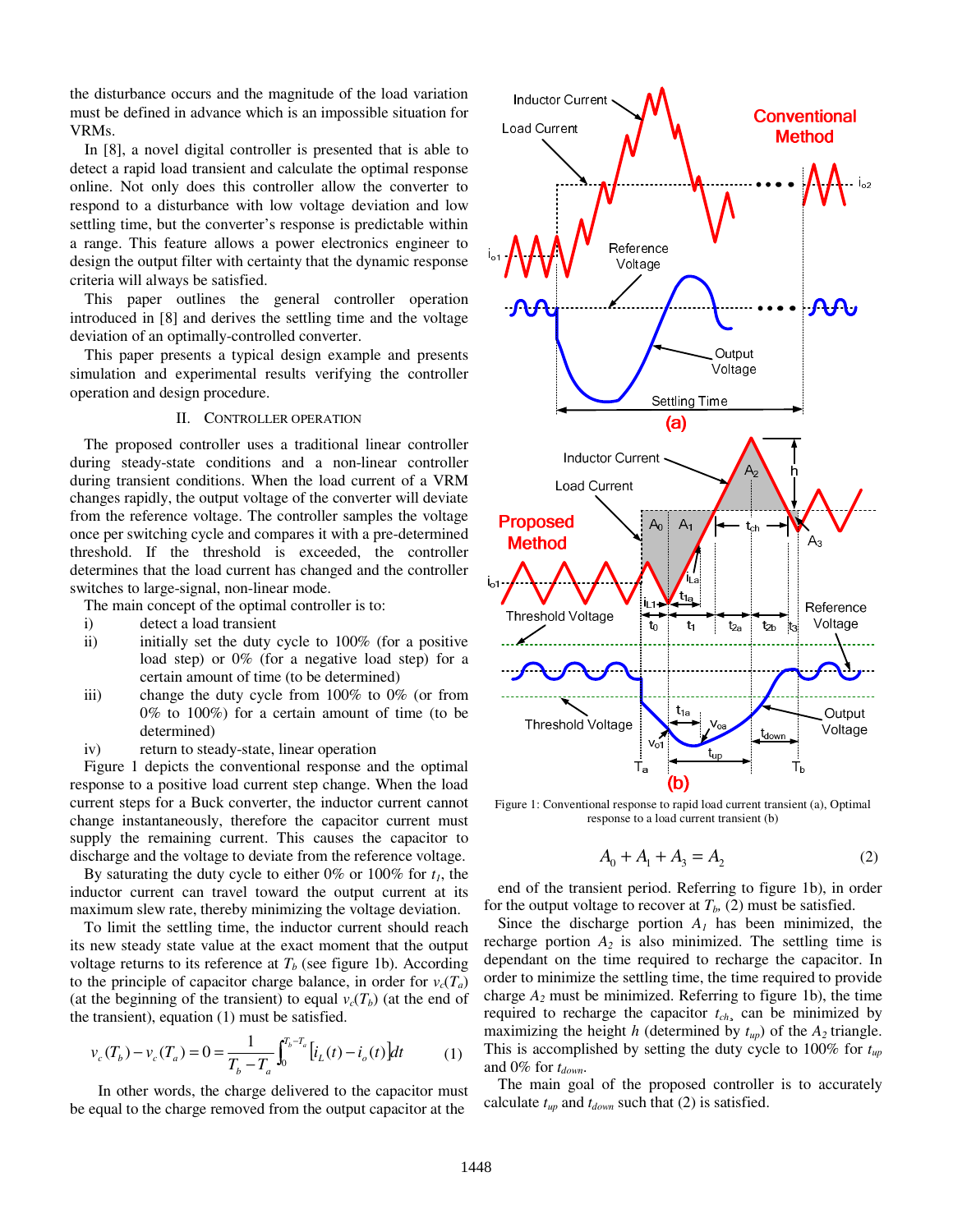A brief description of the controller's calculation method of  $t_{up}$  and  $t_{down}$  for a positive load current step is as follows:

### *Step 1: Estimate new load current (io2)*

By sampling the output voltage and inductor current response over  $t_{1a}$  the new load current can be estimated by (3).

$$
i_{o2} \approx \frac{1}{2} (i_{L1} + i_{La}) - \frac{C(v_{oa} - v_{o1}) - C(i_{La} - i_{L1})ESR}{t_{1a}}
$$
(3)

#### *Step 2: Estimate capacitor discharge portion A0*

The discharge portion  $A_0$  (caused by the controller delay) is estimated using (4).

$$
A_0 \approx C(V_{ref} - v_{o1} + (i_{L1} - i_{o2})ESR)
$$
 (4)

*Step 3: Calculate*  $t_1$  *and A<sub>1</sub>* 

For a Buck converter, the inductor current slew rates are  $dI_L/dt = (V_{in} - V_o)/L$  when the control FET is on, and  $dI_L/dt = -V_o/L$ when the control FET is off. Therefore,  $t_1$  and  $A_1$  are calculated in (5) and (6) respectively.

$$
t_1 = \frac{(i_{o2} - i_{L1})L}{V_{in} - V_o} = \frac{\left(i_{o2} - i_{o1} + \frac{1}{2}i_{rip}\right)L}{V_{in} - V_o}
$$
(5)

$$
A_{\rm l} = \frac{1}{2} t_{\rm l} (i_{o2} - i_{L1}) \tag{6}
$$

*Step 4: Calculate t<sub>3</sub> and A<sub>3</sub>* 

The inductor ripple current of a Buck converter is estimated in (7).

$$
i_{rip} \approx \frac{(V_{in} - V_o)t_s \cdot V_o}{V_{in} \cdot L}
$$
 (7)

 $t_3$  and  $A_3$  are calculated in (8) and (9) respectively.

$$
t_3 = \frac{i_{rip} \cdot L}{2V_o} \tag{8}
$$

$$
A_3 = \frac{1}{4} t_3 \cdot i_{rip} \tag{9}
$$

#### *Step 5: Calculate t<sub>2a</sub> and t<sub>2b</sub>*

Through geometric inspection, it is possible to calculate  $t_{2a}$ and  $t_{2b}$  such that (2) is satisfied.  $t_{2a}$  and  $t_{2b}$  are calculated in (10) and (11) respectively.

$$
t_{2a} = \sqrt{\frac{A_0 + A_1 + A_3}{\frac{1}{2} \frac{V_{in}}{V_o} \frac{V_{in} - V_o}{L}}}
$$
(10)

$$
\sqrt{2} V_o
$$
  
\n
$$
t_{2b} = \frac{V_{in} - V_o}{V_o} t_{2a}
$$
 (11)

In order to achieve optimal dynamic response, the rise time  $t_{up} = t_1 + t_{2a}$  and the fall time  $t_{down} = t_{2b} + t_3$  is calculated.

The controller uses the calculated times to drive the converter to recover in the shortest possible time. At the end of  $t_3$  the

converter is considered recovered and switches back to linear operation.

For a negative current step change, the optimal response is calculated in a similar manner and will not be discussed in this paper.

## III. DYNAMIC RESPONSE ANALYSIS

In addition to improving the dynamic performance of a converter, the optimal controller also simplifies the design of the output filter since its response to a large-signal load transient is predictable. The only unknown variable is the time instant when the load current changes. Since digital controllers measure the output voltage at a finite sampling frequency, the sampling delay effects the response of the controller and converter, as shown in figure 2.

The best case occurs when the voltage deviation exceeds the threshold immediately before the sampling moment *Tsamp1* as shown by the blue curve; therefore, the controller is able to react to the load current change at the next switching period  $T_{s1}$ . On the other hand, the worst case occurs when the voltage deviation exceeds the threshold immediately following *Tsamp1* as shown by the red curve; therefore, the controller detects the load current change at *Tsamp2* and reacts one switching period later at  $T_{s2}$ .

For the best case scenario,  $t_0 = T_{sI} - T_{samp1}$  (i.e. the sampling delay). For the worst case scenario,  $t_0 = T_{s2} - T_{samp1}$  (i.e. the sampling delay plus one switching period). Assuming that the load current step is large compared to the inductor current ripple,  $A_0$  is estimated in (12).

$$
A_0 \approx t_0 \cdot (i_{o2} - i_{o1})
$$
 (12)

Although it is impossible to predict the exact dynamic response to a load current step due to the uncertainty of the load step time, it is possible to derive a range. Prudent designers can therefore use the worst case scenario as a guide to build a Buck converter.



Figure 2: Best Case vs. Worst Case Response for Positive Load Transient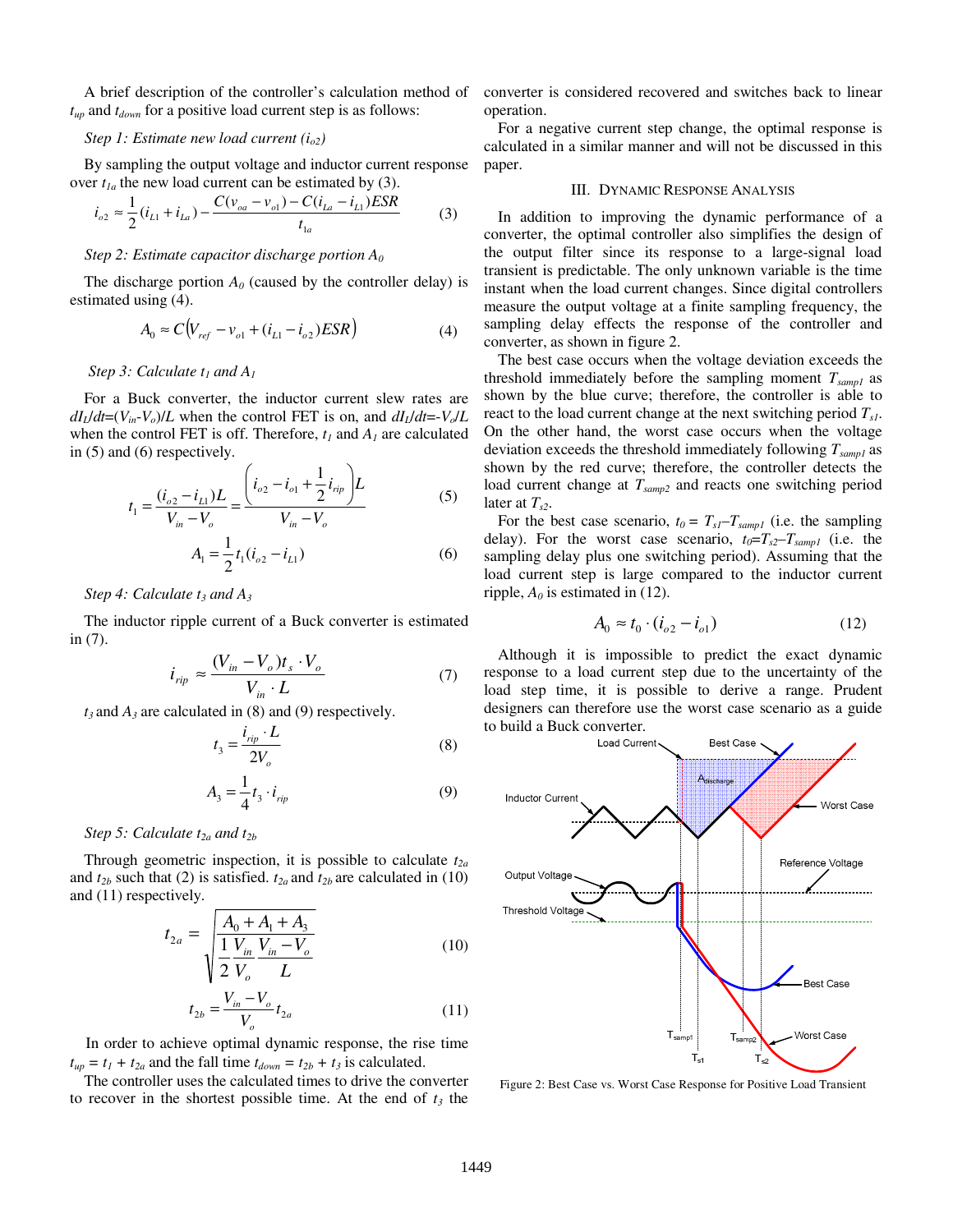#### *A. Recovery Time*

Using equations (5)-(12), it is possible to determine the ideal values for  $t_{up}$  and  $t_{down}$ . However, the digital controller adjusts the last duty cycle in order to allow the inductor current to reach its new steady-state value in sync with the switching frequency. This is depicted in figure 3.



Figure 3: Inductor current in sync with switching period

The last duty cycle is calculated in (13).

$$
d_{N+1} = \frac{V_o \cdot t_s + (i_{L\_end} - i_{LN}) \cdot L}{V_{in} \cdot t_s}
$$
 (13)

 $i_{Lend} = i_{o2}$ - $\frac{1}{2}i_{rip}$  and  $t_s$  equals the switching period. Therefore, the total recovery time is described in (14).

$$
t_{recovery} = t_0 + \left| \frac{t_{up} + t_{down}}{t_s} \right| \cdot t_s \tag{14}
$$

It is noted that the recovery time of the optimal controller is only dependant on the current step magnitude, the sampling delay and the output inductor. The recovery time is independent from the output capacitance.

#### *B. Voltage Deviation*

It is evident in figure 1 that the capacitor is discharging during time periods  $t_0$  and  $t_1$ . However, as demonstrated in figure 4, although the capacitor charge is at its minimum at the end of  $t_I$  ( $T_{c,min}$ ), the maximum output voltage deviation occurs sometime before the end of  $t_1$  due to ESR effects.

The output voltage over the time period  $t_1$  (letting *Point 1* = *t*  $= 0$ ) is derived in (15).

$$
v_o(t) = V_{ref} - \frac{A_0}{C} - ESR \left( I_1 - \frac{(V_{in} - V_o)t}{L} \right)
$$

$$
- \frac{\frac{1}{2} \left( \frac{I_1^2 L}{V_{in} - V_o} - \left( \frac{I_1 L}{V_{in} - V_o} - t \right) \left( I_1 - \frac{(V_{in} - V_o)t}{L} \right) \right)}{C}
$$
(15)

$$
v_o(t) = V_{ref} - \frac{A_0}{C}
$$
  
- 
$$
\frac{2ESR \cdot C(V_o t + I_1 L - V_{in} t) - t^2 (V_{in} - V_o) + 2L \cdot I_1 t}{2L \cdot C}
$$

where  $V_{ref}$  represents the reference voltage of the converter and  $I_1$  represents the output current step plus one half of the inductor current ripple  $(I_1 = \Delta I_0 + \frac{1}{2} I_L$ \_*ripple*).

In order to determine  $T_{min}$ , it is necessary to calculate the derivative of the output voltage with respect to time, as derived in (16).



$$
\frac{dv_o}{dt} = \frac{ESR \cdot C(V_{in} - V_o) + t(V_{in} - V_o) - I_1L}{L \cdot C}
$$
 (16)

By setting (16) equal to zero and solving for  $t$ ,  $T_{min}$  is calculated in (17).

$$
T_{\min} = \frac{ESR \cdot C(V_o - V_{in}) + I_1 L}{V_{in} - V_o}
$$
 (17)

By substituting  $(17)$  into  $(15)$ ,  $V_{min}$  is solved in  $(18)$ .  $V_{\min} = v_o(T_{\min})$ 

$$
=V_{ref} - \frac{A_0}{C} - \frac{ESR^2 \cdot C^2 (V_{in}^2 - 2V_{in}V_o + V_o^2) + I_1^2 L^2}{2(V_{in} - V_o)L \cdot C}
$$
 (18)

Therefore, solving for (14) and (18) will determine the settling time and voltage deviation for a given converter and a given load current step.

#### IV. DESIGN EXAMPLE

A Buck converter VRM is required with the following parameters:  $V_{in}$ =5V,  $V_{out}$ =2.5V,  $F_s$ =400kHz,  $ESR$ =1m $\Omega$  $I_{rip}$ =3.2A, Sampling delay = 1.125us. The sampling delay refers to the time between the sampling moment and the next switching cycle. The load steps rapidly at increments of 5A. Using (5)-(12) and (14), the best case and worst case recovery times for a positive 5A step is plotted in figure 5 for a range of inductor values.

For the desired ripple current of 3.2A, an output inductance of 1uH is chosen. It is shown in figure 5 that a 1uH inductance will result in a best case recovery time of 11.25us and a worst case recovery time of 13.75us.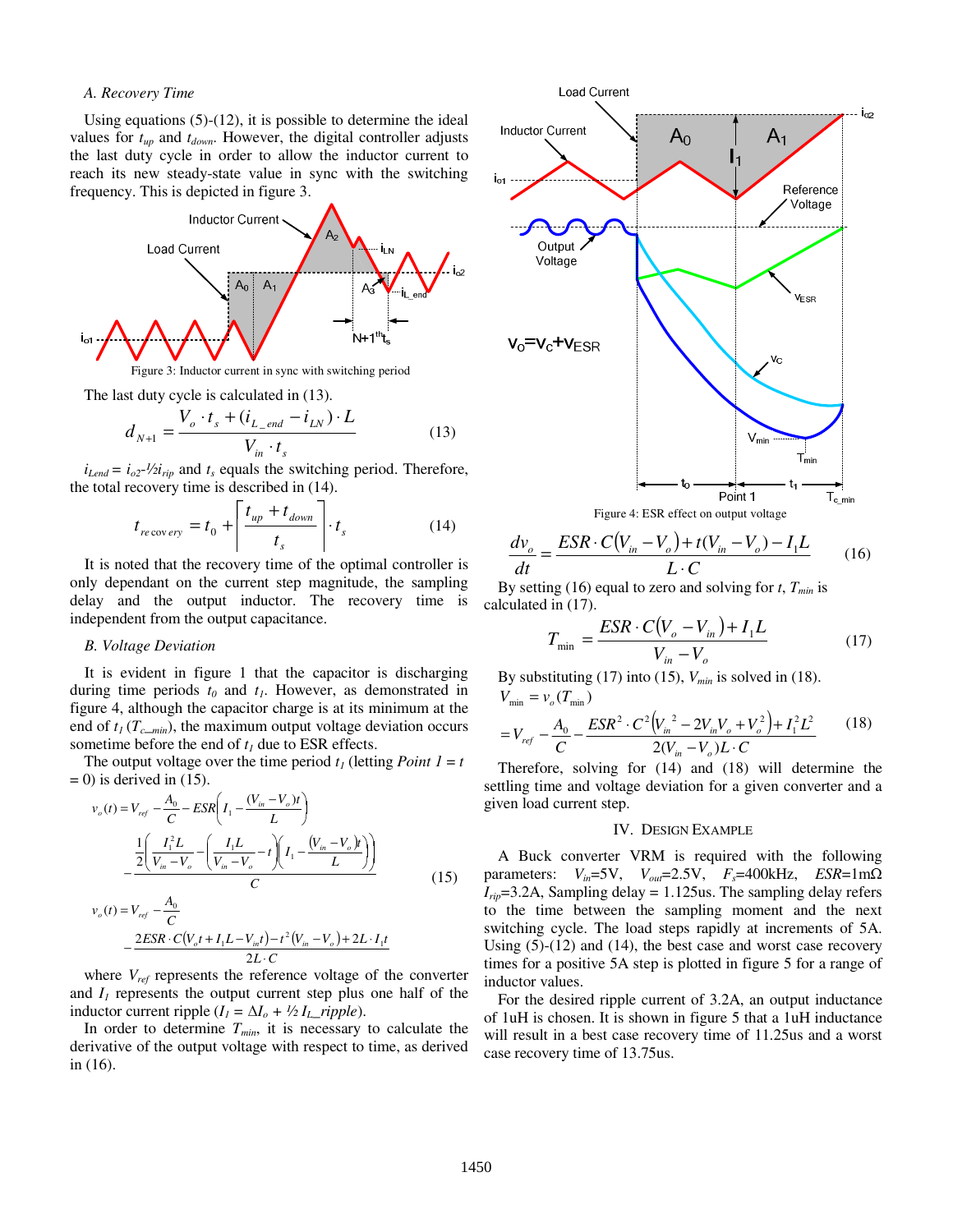

Figure 5: Recovery time of a converter undergoing a positive 5A load step

Using (12) and (18), the voltage dip due to a 5A positive current step change can be calculated. Figure 6 and figure 7 show the best case and worst case voltage dips (for a 5A positive current step) respectively.





Figure 7: Worst case voltage dip for positive 5A current step

Assuming that a maximum voltage dip of 125mV is allowed, it can be observed from figure 7 that, for an output inductor of 1uH, an output capacitance of 200uF is required. It can be observed from figure 6 that an output capacitance of 200uF will result in a best case voltage dip of 75mV. Without any further iteration, the designer can be confident that the converter will meet the dynamic response criteria.

Figure 8 shows the worst-case output capacitance requirement for various positive current step magnitudes (with an inductor value of 1uH).

For example, in order to limit the voltage deviation to within 100mV under a 10A current step change, the required output capacitance would be 430uF.



In this design example, the sampling frequency was equal to the switching frequency. By increasing the sampling frequency and/or decreasing the sampling delay, the difference between the best case and the worst case scenario would be reduced. This would result in a tighter prediction range of the voltage deviation and recovery time.

#### V. SIMULATION RESULTS

In order to verify the derived equations, the converter designed in section IV was simulated using MATLAB. The filter parameters chosen were: *L*=1uH and *C*=235uF. According to figure 6 and figure 7, the best case and worst case voltage dips are 65mV and 105mV respectively. The simulated converter was tested with a  $5A\rightarrow 10A$  step change. Figure 9 and figure 10 shows the simulation results for both the best and worst case scenarios respectively.

As shown in figure 9 and figure 10, the simulation results are consistent with the analytical results. It is noted that the worst case simulated voltage dip is slightly less than the calculated voltage dip. This small discrepancy is due to the assumption used to calculate  $A_0$  in (12).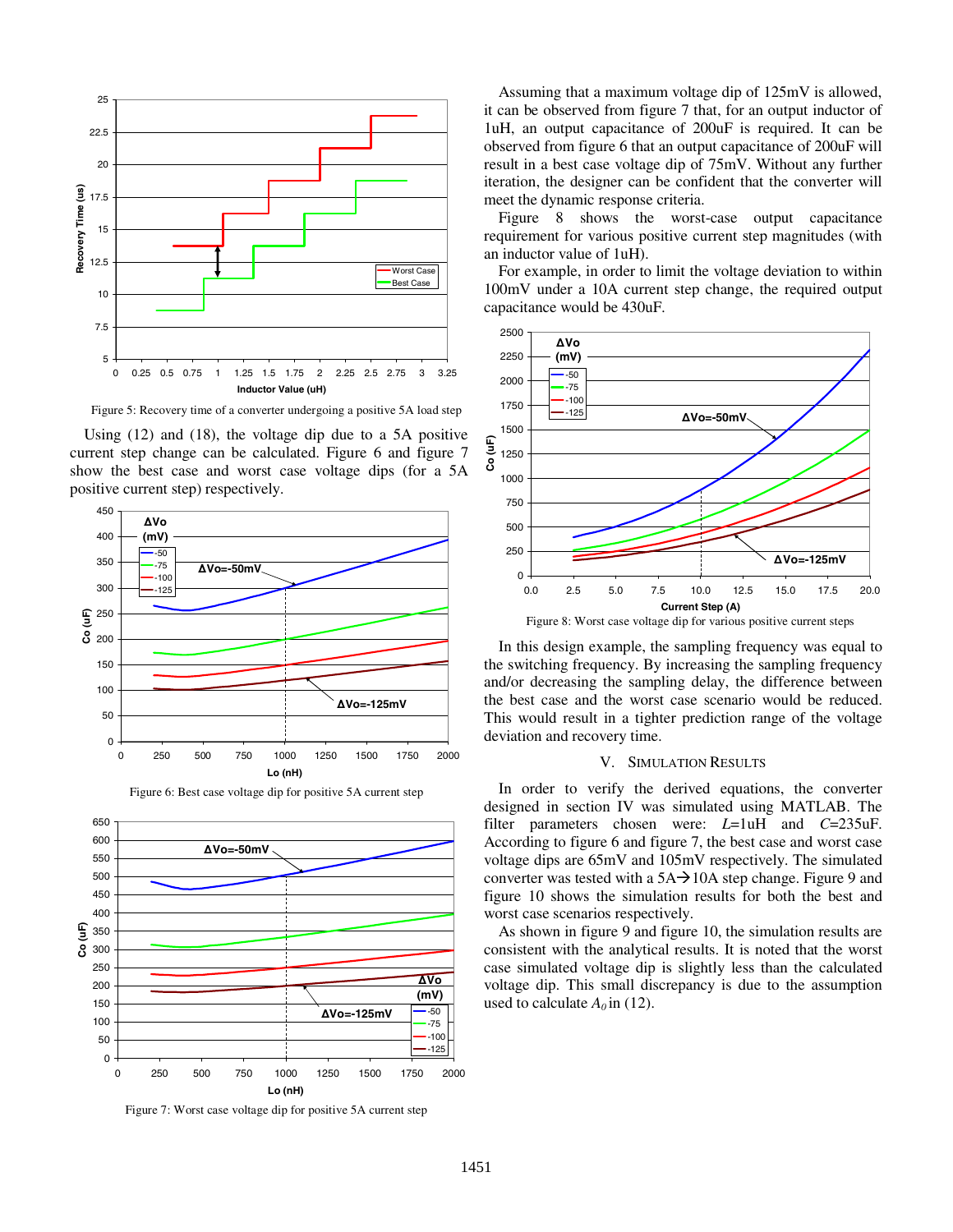

Figure 9: Best case simulation of a  $5A\rightarrow 10A$  load current step change



Figure 10: Worst case simulation of a  $5A\rightarrow 10A$  load current step change

It is noted that the optimal controller relies on output filter information. The output filter components may possess a tolerance typically around +/-20%. Figure 11 shows the bestcase output voltage response to a positive 5A output current step when the capacitor information is incorrect.



Figure 11: Best case simulation of a  $5A\rightarrow 10A$  load current step change with incorrect capacitor information a) controller C= -20% of nominal b) controller C=+20% of nominal

It is shown in figure 11 that the capacitor tolerance does not affect the voltage dip of the converter. However, it is observed that the voltage does not precisely equal the reference voltage when the controller switches back to steady-state mode. This may result in a couple extra switching cycles before the transient settles (depending on the steady-state controller parameters).

## VI. EXPERIMENTAL RESULTS

A buck converter was built and tested with the following parameters:  $V_{in}$ =5V,  $V_{out}$ =2.5V Rated power=25W, L=1uH, *<sup>C</sup>*=235uF, *ESR*=1mΩ and *fs*=400kHz. During steady-state conditions, the converter was controlled by a digital currentmode PID controller with a bandwidth of 70kHz and a phase margin of 50º. During transient conditions, the converter was controlled by the optimal controller.

A Xilinx Spartan 2E development board field programmable array (FPGA) with a clock speed of 200MHz was used to implement the optimal control algorithm.

Figure 12 shows the output voltage response of the aforementioned converter undergoing a  $0A \rightarrow 5A$  load step change with the optimal controller disabled (i.e. the dynamic response of the current-mode controller).



Figure 12: Current-mode PID controller response to a  $0A \rightarrow 5A$  load current step (X-axis: 40us/div; Y-axis: 50mV/div)